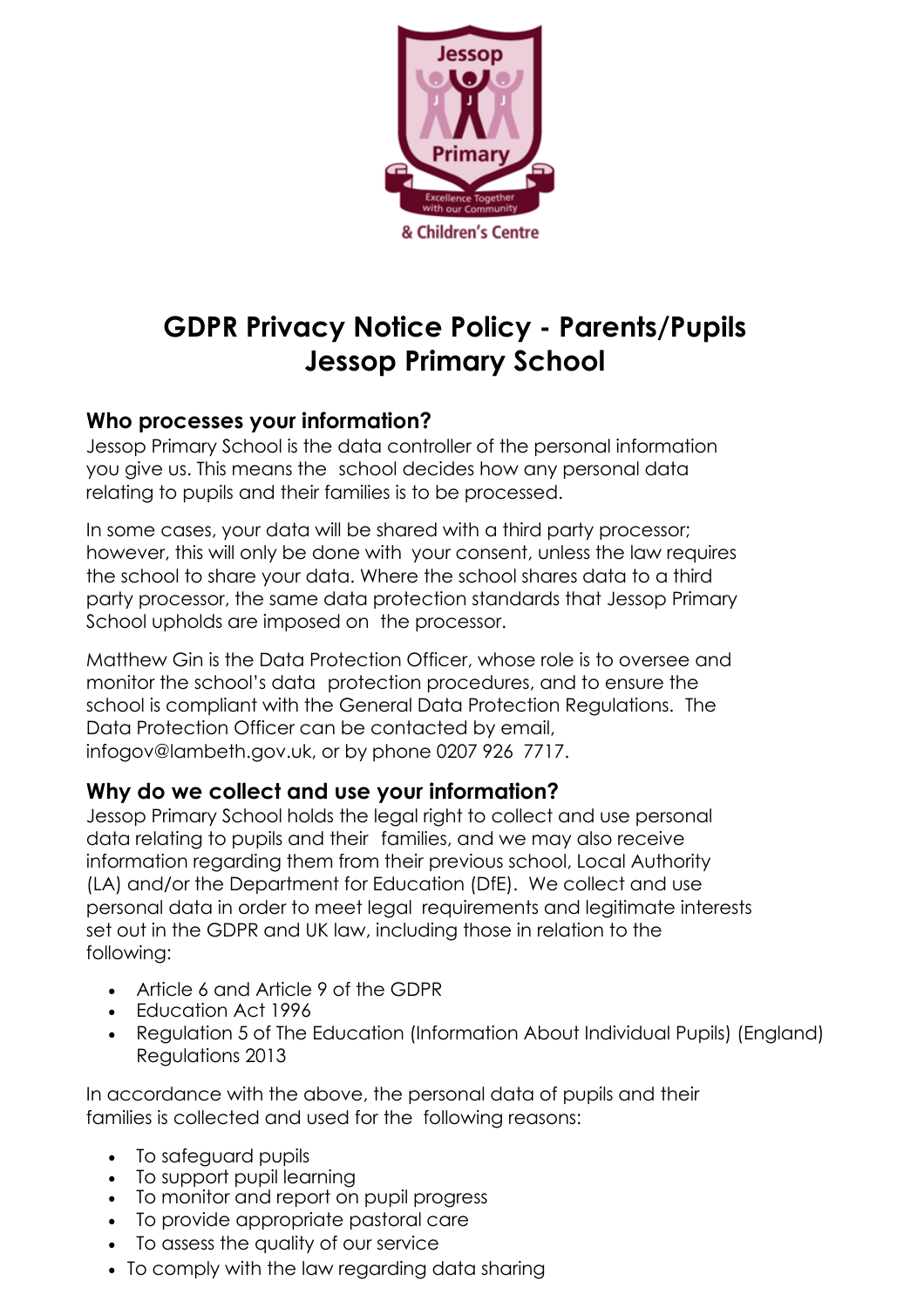#### **Data that is collected**

The categories of pupil information that the school collects, holds and shares include the following:

- Personal information e.g. names, pupil numbers and addresses
- Emergency Contact
- Characteristics e.g. ethnicity, language, nationality, country of birth and free school meal eligibility
- Attendance information e.g. number of absences and absence reasons
- Attainment, progress and assessment information e.g. national curriculum assessment results
- Relevant medical information
- Information relating to SEND
- Behavioural information e.g. number of temporary exclusions
- Images of pupils engaging in school activities

Whilst the majority of the personal data you provide to the school is mandatory, some is provided on a voluntary basis. When collecting data, the school will inform you whether you are required to provide this data or if your consent is needed. Where consent is required, the school will provide you with specific and explicit information with regards to the reasons the data is being collected and how the data will be used.

#### **How long is your data stored for?**

Personal data relating to pupils at Jessop Primary School and their families is stored in line with the school's GDPR Data Protection Policy and Retention Policy. The school keeps information about pupils on secure computer systems as well on paper.

In accordance with the GDPR, the school does not store personal data indefinitely; data is only stored for as long as is necessary to complete the task for which it was originally collected.

#### **Will my information be shared?**

The school is required to share pupils' data with the DfE on a statutory basis.

The National Pupil Database (NPD) is managed by the DfE and contains information about pupils in schools in England. Jessop Primary School is required by law to provide information about our pupils to the DfE as part of statutory data collections, such as the school census; some of this information is then stored in the NPD. The DfE may share information about our pupils from the NDP with third parties who promote the education or wellbeing of children in England by:

- Conducting research or analysis.
- Producing statistics.
- Providing information, advice or guidance.

The DfE has robust processes in place to ensure the confidentiality of any data shared from the NDP is maintained.

Jessop Primary School will not share your personal information with any third parties without your consent, unless the law allows us to do so. The school routinely shares pupils' information with:

- Ofsted
- Pupils' destinations upon leaving the school
- The LA
- The NHS
- The DfE
- Professional advisors, such as the police, lawyers, family counsellors, speech and